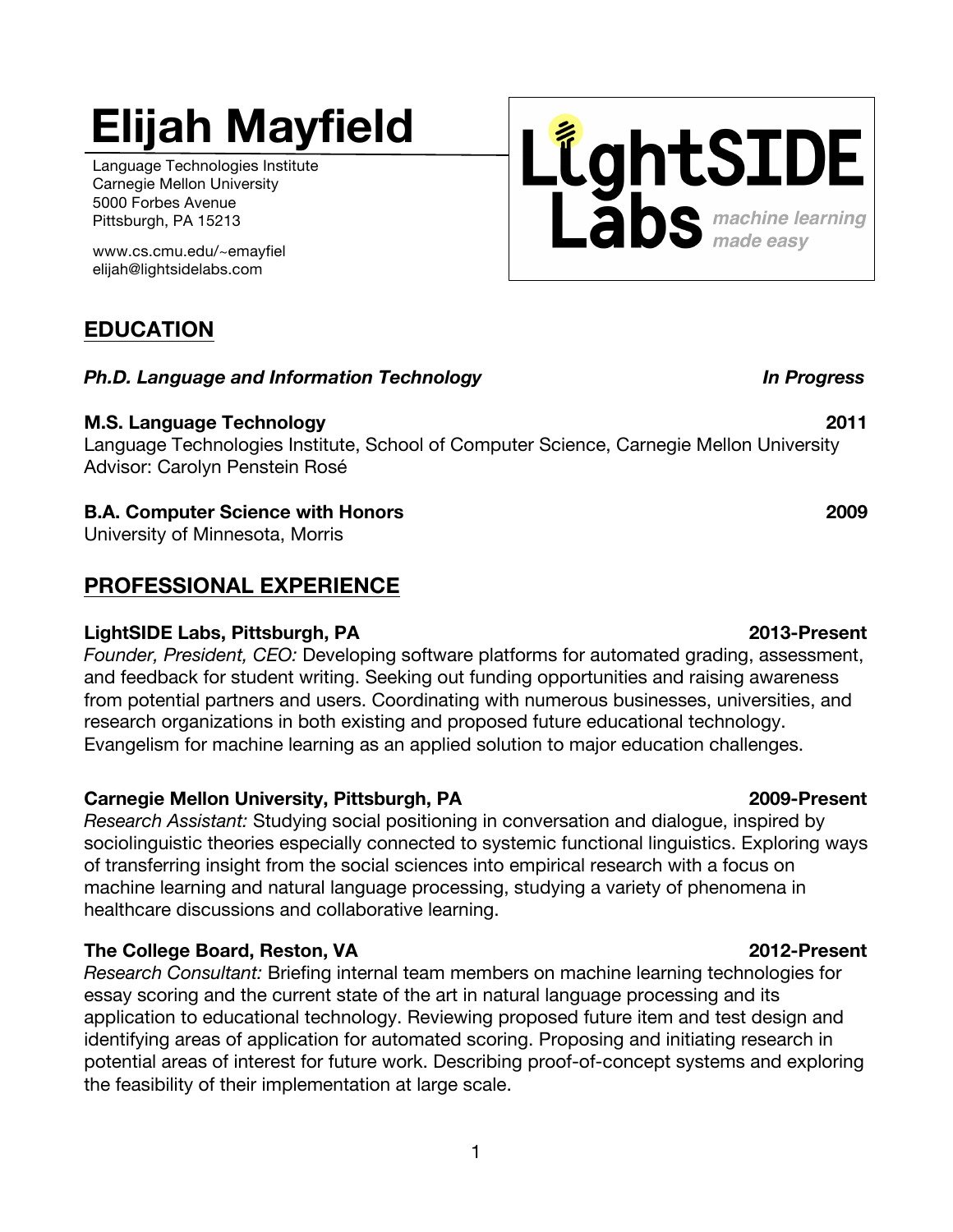### **IBM TJ Watson Research Center, Hawthorne, NY: 2012**

*Research Intern:* Studying user authoritativeness and expertise in social question answering environments. Understanding the difference in behavior between individuals and members of corporate teams. Describing and developing dimensions of authoritativeness and the linguistic indicators by which they are expressed. Developing machine learning algorithms to facilitate automated discovery of expertise in enterprise question answering systems.

#### **Worth Publishers 2011**

*Research Consultant:* Briefing internal team members on machine learning technologies for student assessment and the current state of the art in natural language processing. Propose and develop a system for automated assessment of student essays using machine learning.

#### **Digikey Corporation 2008**

*Software Engineering Intern*

### **PRAISE FOR LIGHTSIDE LABS**

#### **Project Olympus Spark Grant April 2013**

Award for innovative startups emerging from Carnegie Mellon University (\$3,000)

#### **Three Rivers Venture Fair Technology Showcase – 2nd Place April 2013**

"Shark Tank" entrepreneurship event for startups from Carnegie Mellon and the University of Pittsburgh held concurrently with the region's top venture capitalism event (\$1,500)

#### **Project Olympus PROBE February 2013**

Competitive accelerator for Carnegie Mellon University, providing business advice to new entrepreneurs with strong startup concepts or existing products from research.

### **AWARDS**

#### **IBM Ph.D. Fellowship 2013**

Intensely competitive, worldwide program for exceptional Ph.D. students in many academic disciplines.

#### **Siebel Scholarship 2011**

Awarded annually for academic and leadership excellence to 80 students from the world's leading graduate schools (\$35,000)

| <b>McCree Award for Mathematical and Computer Sciences</b>                          | 2009      |
|-------------------------------------------------------------------------------------|-----------|
| <b>Scholar of the College</b>                                                       | 2009      |
| Undergraduate Research Opportunities Program                                        | 2008      |
| <b>Grant-in-Aid Student Research</b>                                                | 2007      |
| Dean's List                                                                         | 2006-2009 |
| Awarded for research and academic excellence at the University of Minnesota, Morris |           |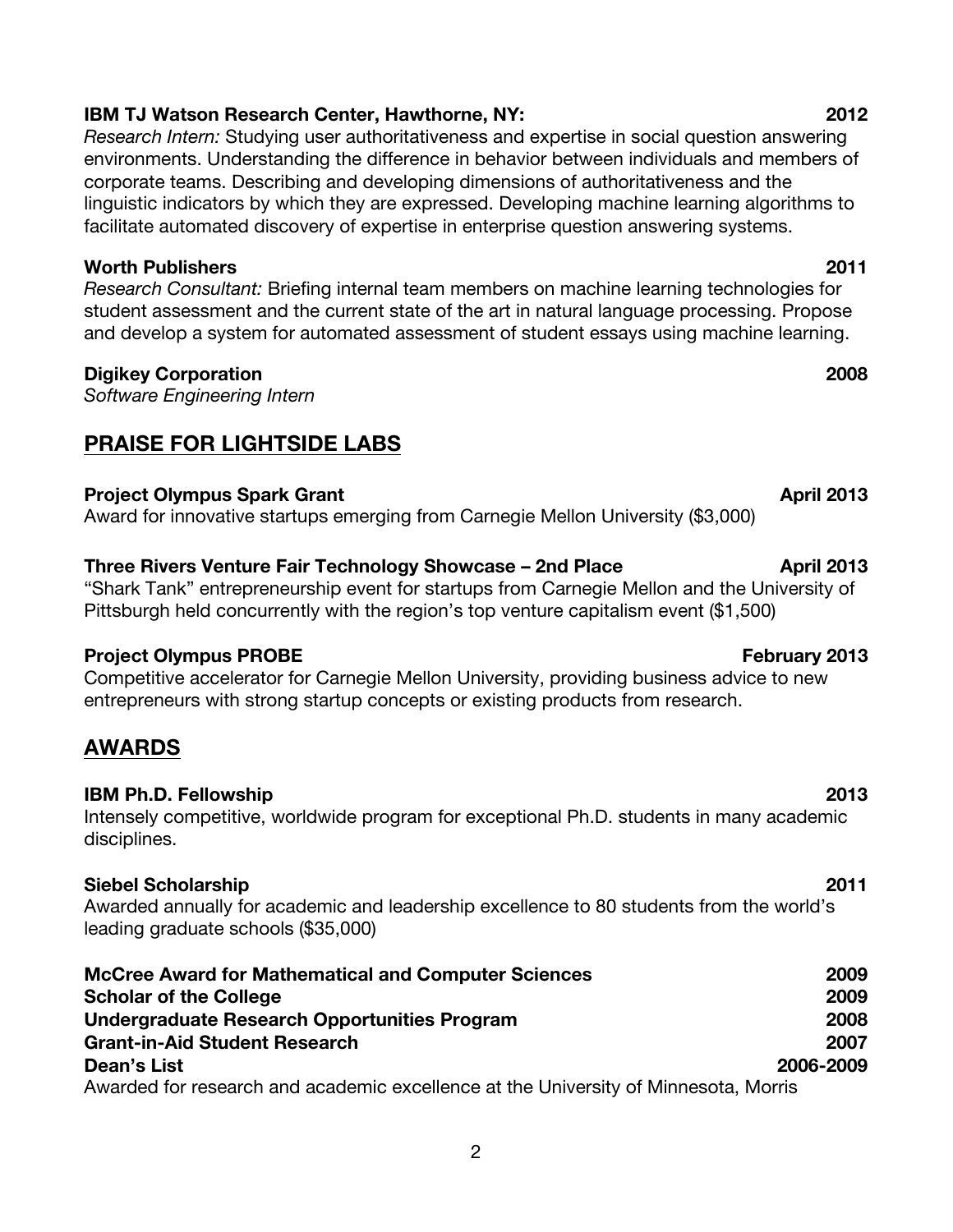### **PUBLICATIONS**

(J) Journal Article (C) Conference Paper (L) Less Selective Workshop/Poster/Short Paper (B) Book Chapter

| Recognizing Rare Social Phenomena in Conversation:<br><b>Empowerment Detection in Support Group Chatrooms</b><br>Elijah Mayfield, David Adamson, and Carolyn Penstein Rosé<br>To appear in the Conference of the Association for Computational Linguistics (ACL). 2013.                                        | (C) |
|----------------------------------------------------------------------------------------------------------------------------------------------------------------------------------------------------------------------------------------------------------------------------------------------------------------|-----|
| Comparison of Network Heuristics for Understanding Small Groups in<br>Synchronous Collaborative Learning<br>Gregory Dyke, Sean Goggins, Elijah Mayfield, and Carolyn Penstein Rosé<br>In the ACM Conference on Learning Analytics and Knowledge (LAK). 2013.                                                   | (L) |
| LightSIDE: Open Source Machine Learning for Text<br>Elijah Mayfield and Carolyn Penstein Rosé<br>In the Handbook of Automated Essay Evaluation. 2013.                                                                                                                                                          | (B) |
| Linguistic Analysis Methods for Studying Small Groups<br>Iris Howley, Elijah Mayfield, and Carolyn Penstein Rosé<br>In the International Handbook of Collaborative Learning. 2013.                                                                                                                             | (B) |
| Discovering Habits of Effective Online Support Group Chatrooms<br>Elijah Mayfield, Miaomiao Wen, Mitch Golant, and Carolyn Penstein Rosé<br>In the ACM Conference on Supporting Group Work (Group). 2012.                                                                                                      | (C) |
| Hierarchical Conversation Structure Prediction in Multi-Party Chat<br>Elijah Mayfield, David Adamson, and Carolyn Penstein Rosé<br>In the SIGDIAL Meeting on Discourse and Dialogue. 2012.                                                                                                                     | (C) |
| The ACODEA Framework: Developing Segmentation and Classification<br>Schemes for Fully Automatic Analysis of Online Discussions<br>Jin Mu, Karsten Stegmann, Elijah Mayfield, Carolyn Penstein Rosé, and Frank Fischer<br>In International Journal of Computer-Supported Collaborative Learning (ijCSCL). 2012. | (J) |
| Historical Analysis of Legal Opinions with a Sparse Mixed-Effects Latent<br><b>Variable Model</b><br>William Yang Wang, Elijah Mayfield, Suresh Naidu, and Jeremiah Dittmar<br>In the Conference of the Association for Computational Linguistics (ACL). 2012.                                                 | (C) |
| Group Composition and Intelligent Dialogue Tutors for Impacting Students'<br><b>Academic Self-Efficacy</b><br>Iris Howley, David Adamson, Gregory Dyke, Elijah Mayfield, Jack Beuth, and Carolyn Penstein Rosé<br>In the Conference on Intelligent Tutoring Systems (ITS). 2012.                               | (C) |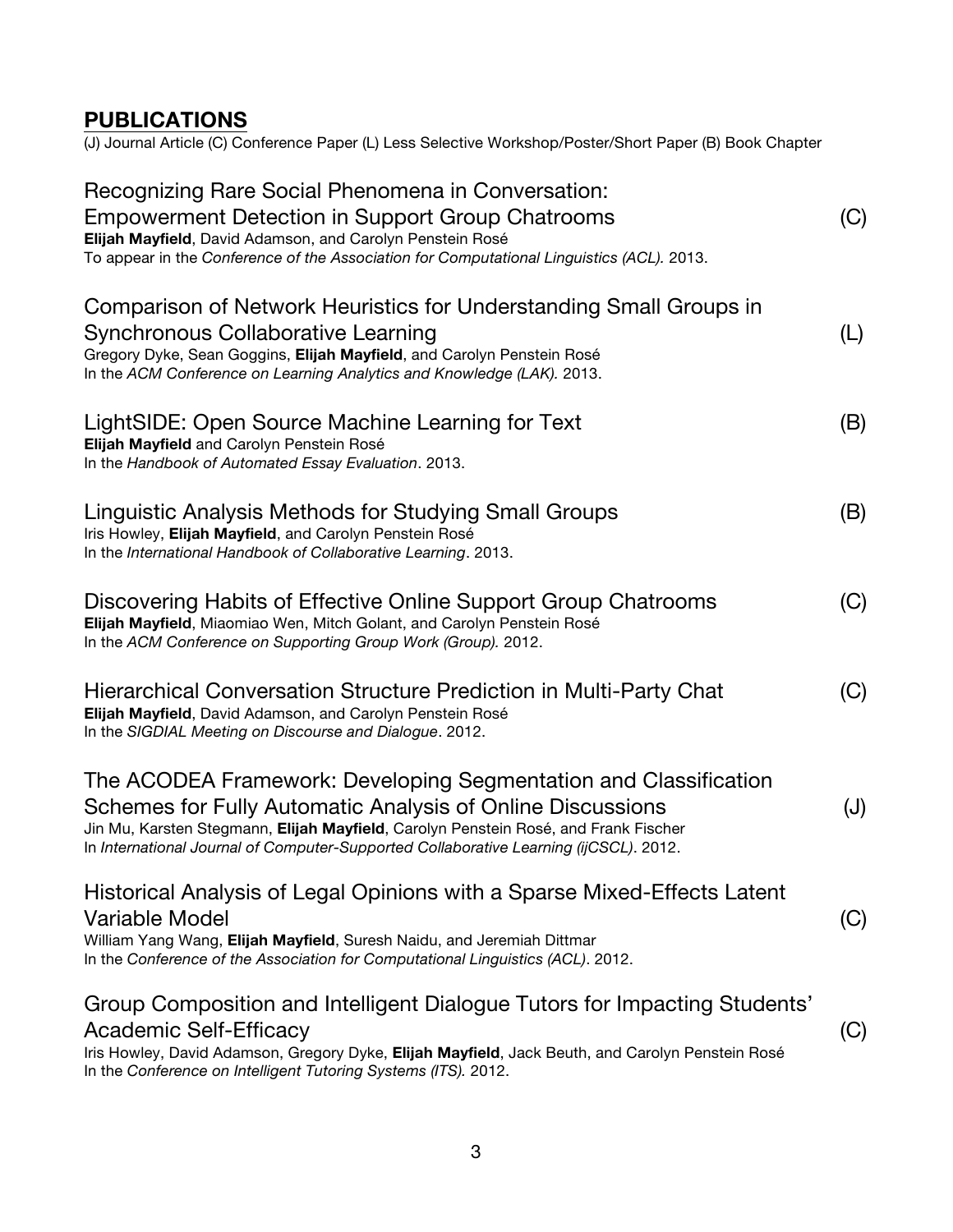| Oh, Dear Stacy! Social Interaction, Elaboration, and<br>Learning with Teachable Agents<br>Amy Ogan, Samantha Finkelstein, Elijah Mayfield, Claudia D'Adamo, Noboru Matsuda, and Justine Cassell<br>In the Conference on Human Factors in Computing Systems (CHI). 2012.                                             | (C) |
|---------------------------------------------------------------------------------------------------------------------------------------------------------------------------------------------------------------------------------------------------------------------------------------------------------------------|-----|
| <b>Computational Representations of Discourse Practices</b><br><b>Across Populations in Task-Based Dialogue</b><br>Elijah Mayfield, David Adamson, Alexander Rudnicky, and Carolyn Penstein Rosé<br>In the International Conference on Intercultural Collaboration (ICIC). 2012.                                    | (C) |
| Data-Driven Interaction Patterns:<br>Authority and Information Sharing in Dialogue<br>Elijah Mayfield, Michael Garbus, David Adamson, and Carolyn Penstein Rosé.<br>In the AAAI Fall Symposium on Building Representations of Common Ground with Intelligent Agents. 2011.                                          | (L) |
| Transforming Biology Assessment with Machine Learning:<br><b>Automated Scoring of Written Evolutionary Explanations</b><br>Ross Nehm, Minsu Ha, and Elijah Mayfield<br>In Journal of Science Education and Technology (JOSTE). 2011.                                                                                | (J) |
| Recognizing Authority in Dialogue with an Integer Linear Programming<br><b>Constrained Model</b><br>Elijah Mayfield and Carolyn Penstein Rosé.<br>In the Conference of the Association for Computational Linguistics (ACL). 2011.                                                                                   | (C) |
| Gaining Insights from Sociolinguistic Style Analysis for Redesign of<br>Conversational Agent Based Support for Collaborative Learning<br>Iris Howley, Rohit Kumar, Elijah Mayfield, Gregory Dyke, and Carolyn Penstein Rosé<br>In Productive Multivocality in the Analysis of Group Interactions. In Press.         | (B) |
| A Multivocal Process Analysis of Social Positioning in Study Groups<br>Iris Howley, Elijah Mayfield, and Carolyn Penstein Rosé<br>In Productive Multivocality in the Analysis of Group Interactions. In Press.                                                                                                      | (B) |
| Missing Something? Authority in Collaborative Learning<br>Iris Howley, Elijah Mayfield, and Carolyn Penstein Rosé<br>In the International Conference on Computer-Supported Collaborative Learning (CSCL). 2011.                                                                                                     | (C) |
| ACODEA: A Framework for the Development of Classification Schemes for<br><b>Automatic Classification of Online Discussions</b><br>Jin Mu, Karsten Stegmann, Elijah Mayfield, Carolyn Penstein Rosé, and Frank Fischer<br>In the International Conference on Computer-Supported Collaborative Learning (CSCL). 2011. | (C) |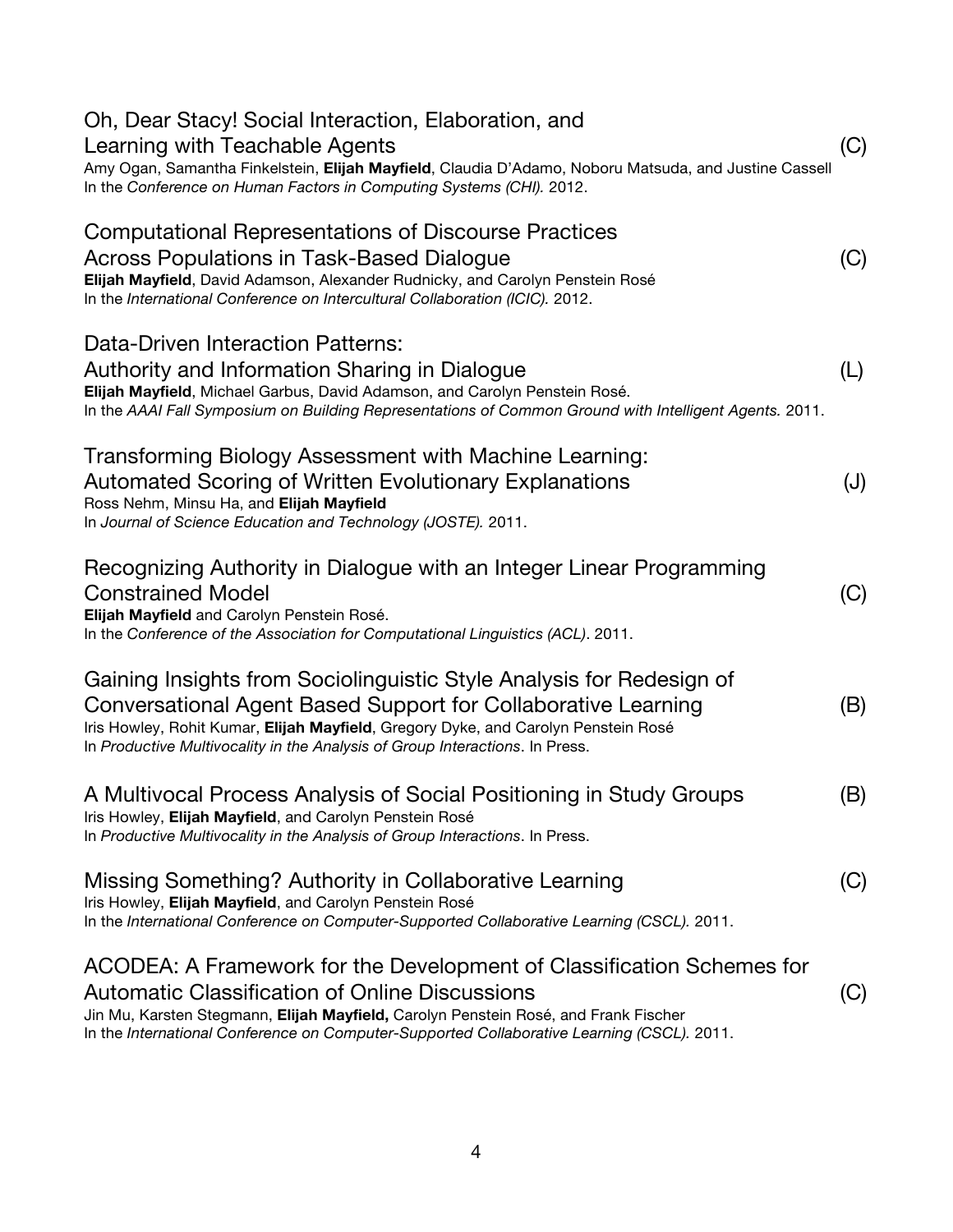| An Analysis of Perspectives in Interactive Settings<br>Dong Nguyen, Elijah Mayfield, and Carolyn Penstein Rosé<br>In the Workshop on Social Media Analysis at Knowledge Discovery and Data Mining (KDD). 2010.                                                                                                                                                                                                                                                                                 | (L)                                                                                 |
|------------------------------------------------------------------------------------------------------------------------------------------------------------------------------------------------------------------------------------------------------------------------------------------------------------------------------------------------------------------------------------------------------------------------------------------------------------------------------------------------|-------------------------------------------------------------------------------------|
| Using Feature Construction to Avoid Large Feature Spaces<br>in Text Classification<br>Elijah Mayfield and Carolyn Penstein Rosé.<br>In the Conference on Genetic and Evolutionary Computation (GECCO). 2010.                                                                                                                                                                                                                                                                                   | (C)                                                                                 |
| Sentiment Classification using Automatically Extracted Subgraph Features<br>Shilpa Arora, Elijah Mayfield, Carolyn Penstein Rosé, and Eric Nyberg<br>In the Emotion in Text Workshop at the North American Association for Computational Linguistics (NAACL). 2010.                                                                                                                                                                                                                            | (L)                                                                                 |
| An Interactive Tool for Supporting Error Analysis for Text Mining<br>Elijah Mayfield and Carolyn Penstein Rosé.<br>In the Demo Session at the North American Association for Computational Linguistics (NAACL). 2010.                                                                                                                                                                                                                                                                          | (L)                                                                                 |
| Sentence Diagram Generation using Dependency Parsing<br><b>Elijah Mayfield</b><br>In the Student Research Workshop at the Conference of the Association for Computational Linguistics. 2009.                                                                                                                                                                                                                                                                                                   | (L)                                                                                 |
| Optimizing Java Programs using Generic Types<br>Elijah Mayfield, John Roth, Daniel Selifonov, Nathan Dahlberg, and Elena Machkasova<br>In the Poster Session at the Conference on Object-Oriented Programming, Systems, Languages, and<br>Applications (OOPSLA). 2007.                                                                                                                                                                                                                         | (L)                                                                                 |
| <b>INVITED TALKS</b>                                                                                                                                                                                                                                                                                                                                                                                                                                                                           |                                                                                     |
| "Analyzing Authoritative Conversational Language with Machine Learning"<br>University of Michigan Interactive & Social Computing Seminar, Ann Arbor, MI<br>Cornell Information Science Breakfast Seminar Series, Ithaca, NY                                                                                                                                                                                                                                                                    | 4/5/2013<br>3/13/2013                                                               |
| "LightSIDE: Open Source Machine Learning for Text"<br>University of Pittsburgh Natural Language Processing Group, Pittsburgh, PA<br>National Council on Measurement in Education, Vancouver, BC                                                                                                                                                                                                                                                                                                | 2/22/2013<br>4/16/2012                                                              |
| <b>SELECTED PRESS</b>                                                                                                                                                                                                                                                                                                                                                                                                                                                                          |                                                                                     |
| EdSurge. "An 'A' for Clarity."<br>Popular Science. "Robo-Grading Programs Judge Student Essays Better Than Humans Do."<br>NPR StateImpact. "The Pros and Cons of Using Computers to Teach Students How to Write."<br><b>Science.</b> "Editors' Choice: Automate to Educate."<br>e-Literate. "What is Machine Learning Good For?"<br><b>Education Week.</b> "Study Supports Essay-Grading Technology."<br>NPR Statelmpact. "Computers Can Score Student Essays As Well As Humans, Study Finds." | 4/8/2013<br>8/28/2012<br>6/8/2012<br>6/1/2012<br>5/6/2012<br>4/25/2012<br>4/12/2012 |